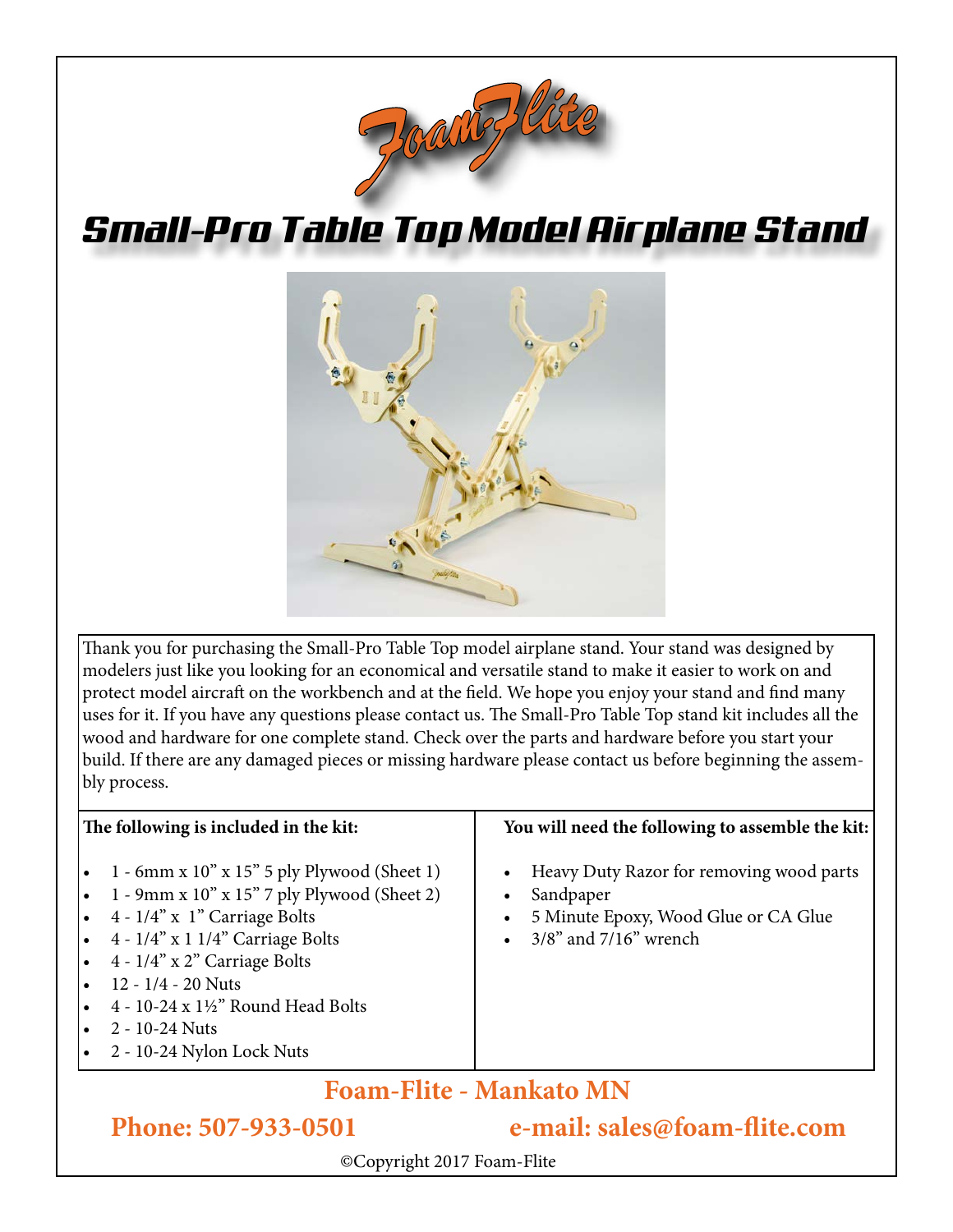The assembly is very simple and requires just a few tools. The plywood parts are held in place on the sheets by small tabs left in the wood. These will need to be cut free and it's easiest using a heavier razor blade with a handle. There are a few steps requiring the use of glue. Each builder will have their preference on what glue to use. We recommend using Epoxy, Wood Glue or CA. The CA is faster but can create a brittle joint in some cases while the Epoxy and wood glue will create a stronger bond but take more time. Choose what works best for you. Most people prefer to leave the wood natural but if you prefer you can stain the wood for a unique look and some added protection. We don't recommend paint as the parts fit is tight and a layer of paint may cause the stand to bind and not work properly. When fully assembled the stand is a great tool for your workbench and at the field! Let's get started!

1) Start by cutting out all the plywood pieces using a heavy duty razor blade such as a box cutter. Try to cut the tabs off cleanly to minimize the amount of sanding required.

2) Sand down any tab pieces left on the parts. Make sure any internal slots are clean to allow smooth movement of the bolts through the slotted areas.



3) Locate the center base piece and tape over the square holes to prevent glue from spilling out in the next step.

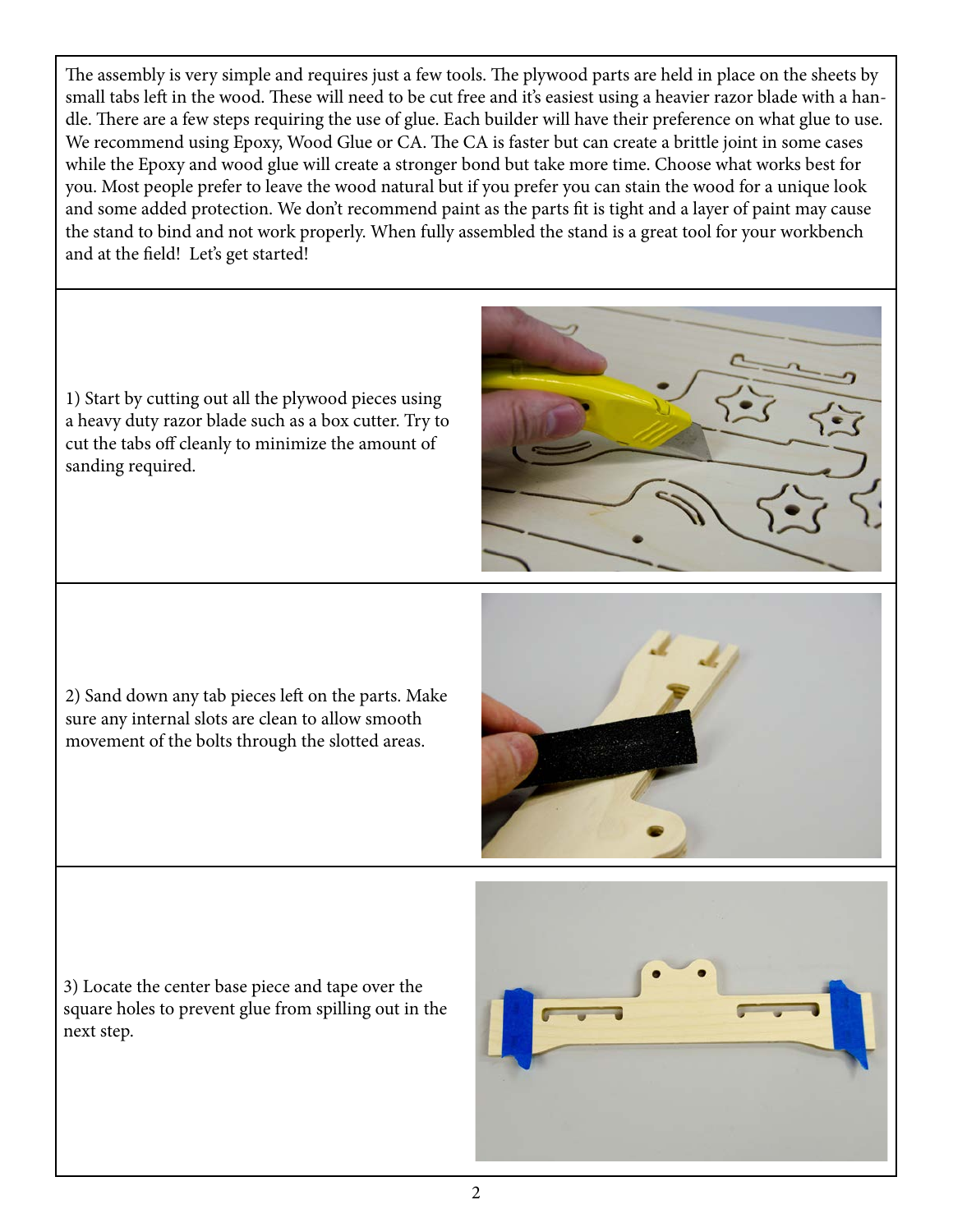4) Flip the center piece over and place the 4 - 10/24 x 1 1/2" bolts into the slots with the round head sitting in the square holes. Fill the slots with your choice of glue and set it aside until the glue is set up or dry.

5) Locate the upper arm pieces and slide brace pieces. Place a bead of glue on the arm between the tabs and place the pieces together. Make sure they fit tight with no gap between the pieces. Set them aside till the glue is set.

6) Locate the knuckle pieces and the cradle base pieces. Apply a bead of glue to each knuckle and press them into the cradle base. Make sure they are sitting perpendicular and set them aside until the glue is set.

7) Locate the two base leg pieces and slide them onto the 10/24 bolt ends on the center base piece. On the lower bolt use the 10/24 nylon locknut to secure the leg to the base. Use a 3/8" socket to tighten the locknut down. Only tighten this nut so that there is no play in the base leg but that the center base can still rotate. For the top bolt place a 10-24 nut into a plywood star knob and tighten it down to hold the base in place.

Repeat this step for the other side.











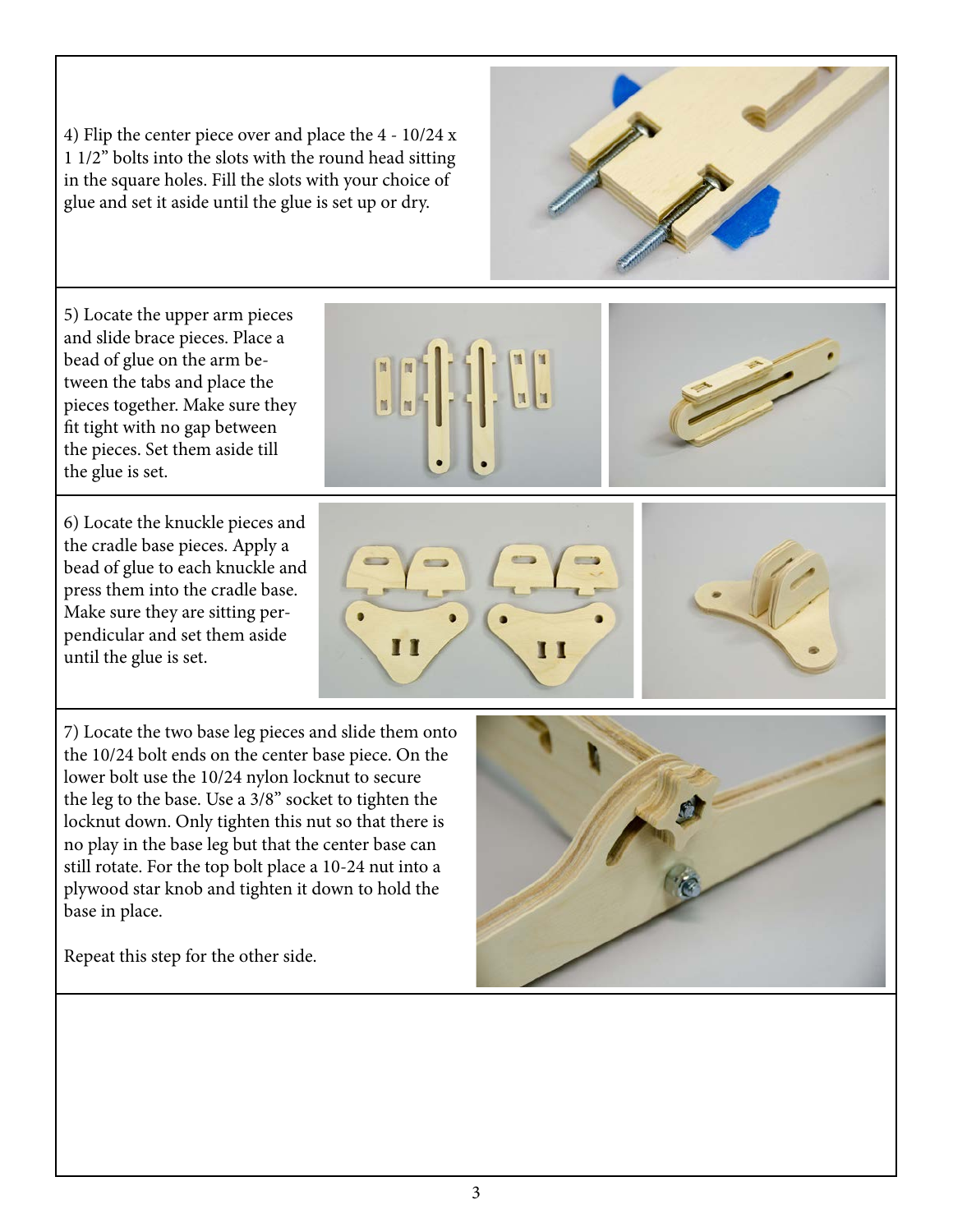

8) Locate the lower arm pieces, two 1 1/4" carriage bolts, two star knobs and two 1/4-20" nuts.

9) Place the 1 1/4" Carriage bolt through the hole in one arm then slide the bolt through the center base piece. Slide the second lower arm piece onto the bolt then secure it in place with a star knob and 1/4-20 bolt. Be sure to draw the carriage bolt into the first lower arm piece.



10) Locate the center cradle pieces, cradle arms, 1" Carriage bolts, 1/4-20 nuts and star knobs.

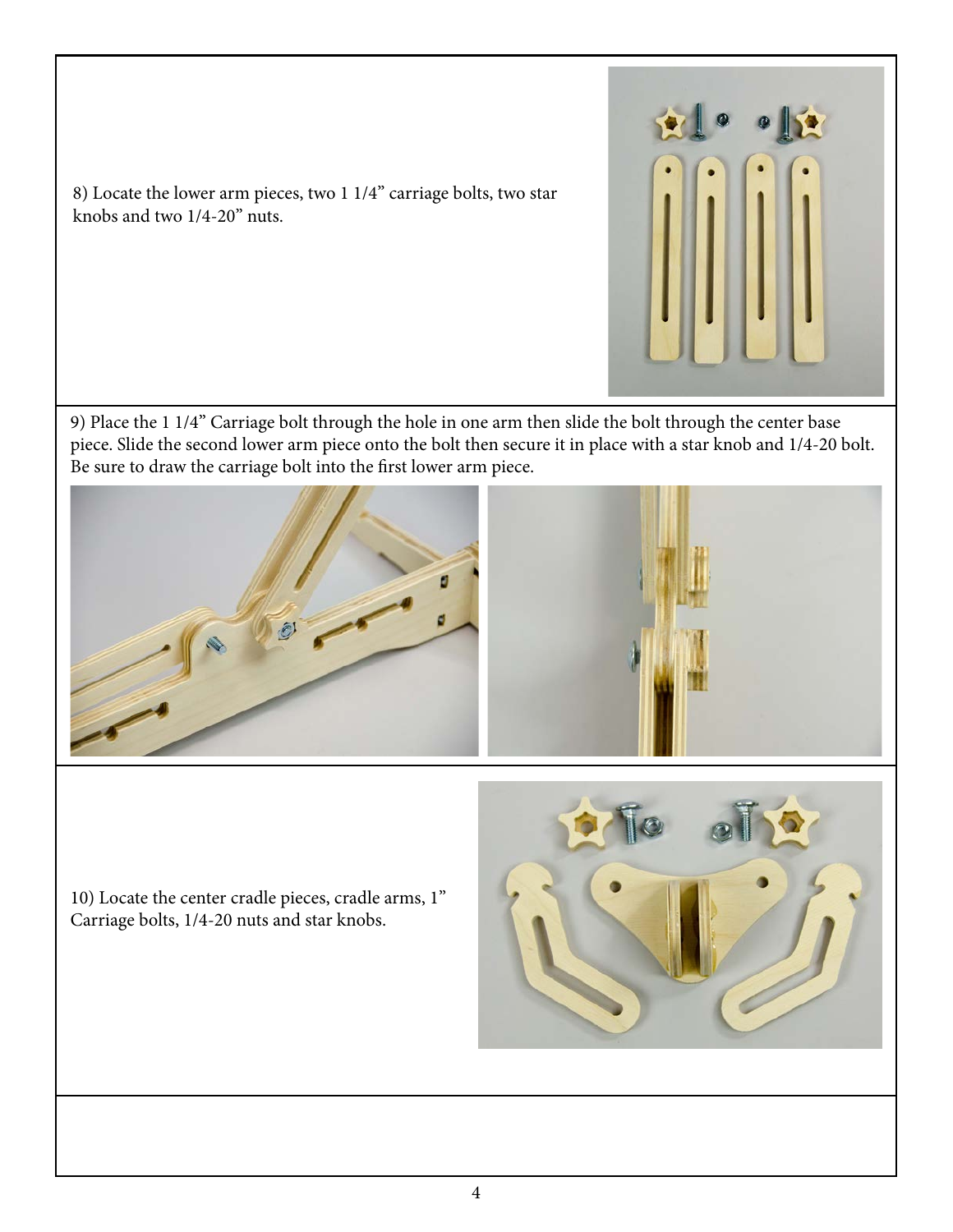11) Slide the carriage bolts in from the side with the knuckle pieces. Place the cradle arms onto the bolts on the opposite side then secure them in place with the 1/4-20 nuts and star knobs.

Repeat this for the second cradle assembly.

12) Locate the completed cradle assembly and locate the upper arm assembly as well as a 1 1/4" Carriage Bolt, 1/4-20 nut and star knob.

13) Attach the cradle assembly to the upper arm using the 1 1/4" Carriage bolt through the knuckle pieces and secure it with a 1/4-20 nut and star knob.

Repeat this for the second side.





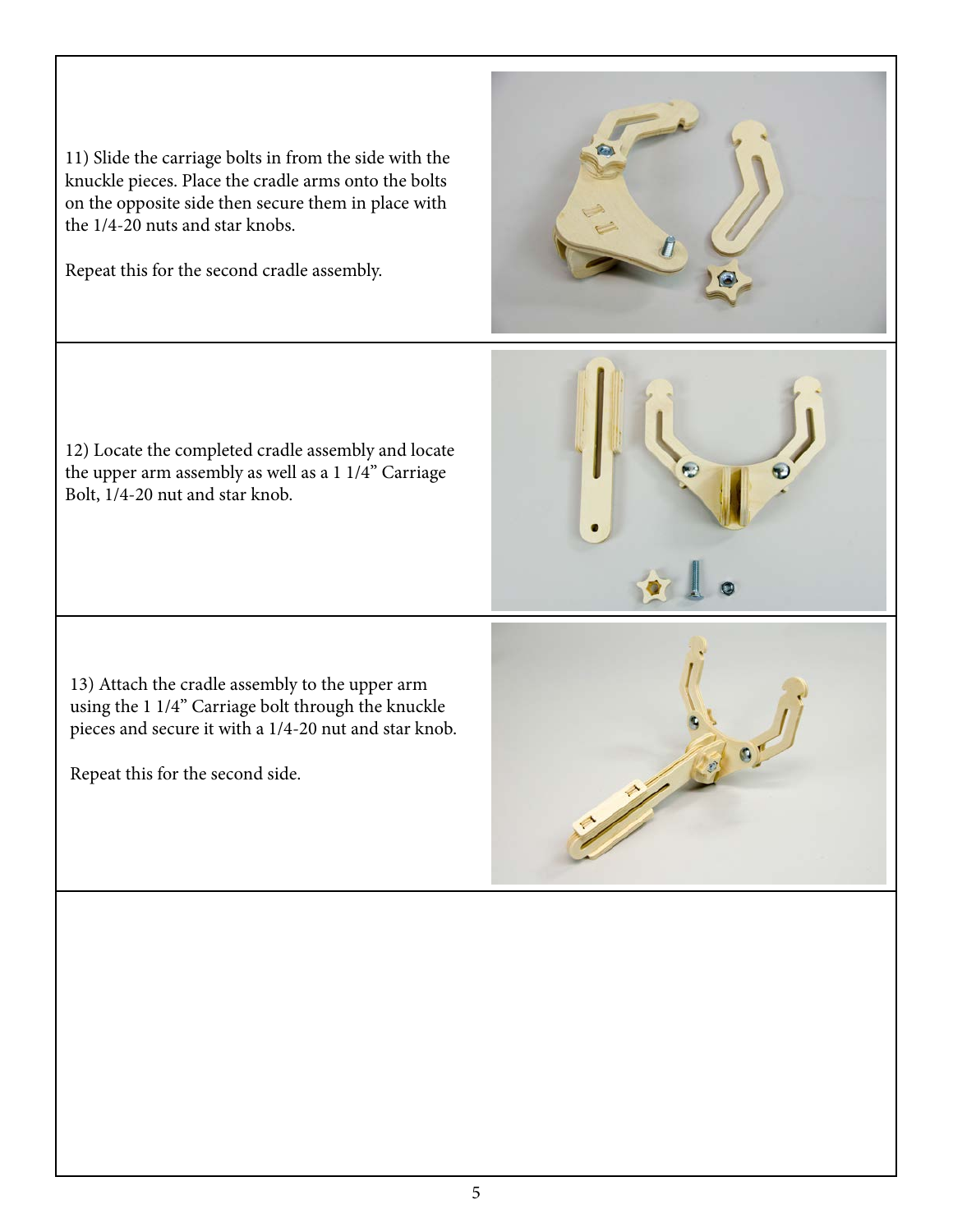14) Slide the upper arm and cradle assembly into the slot between the lower arms. Make sure it can move smoothly. If it is too tight lightly sand the pieces so that it can move smoothly but is not too loose.

15) Locate the four plywood arm supports, four 2" carriage bolts, four 1/4-20 nuts star knobs and plywood spacers.

16) Slide one support piece onto the carriage bolt followed by a plywood spacer. Slide this through the center base piece. Add a spacer then the second support piece and secure it with a 1/4-20 nut and star knob. Be sure to draw the carriage bolt into the first plywood support piece.

Repeat this for the second side of the stand.

6

![](_page_5_Picture_5.jpeg)

![](_page_5_Picture_6.jpeg)

![](_page_5_Picture_7.jpeg)